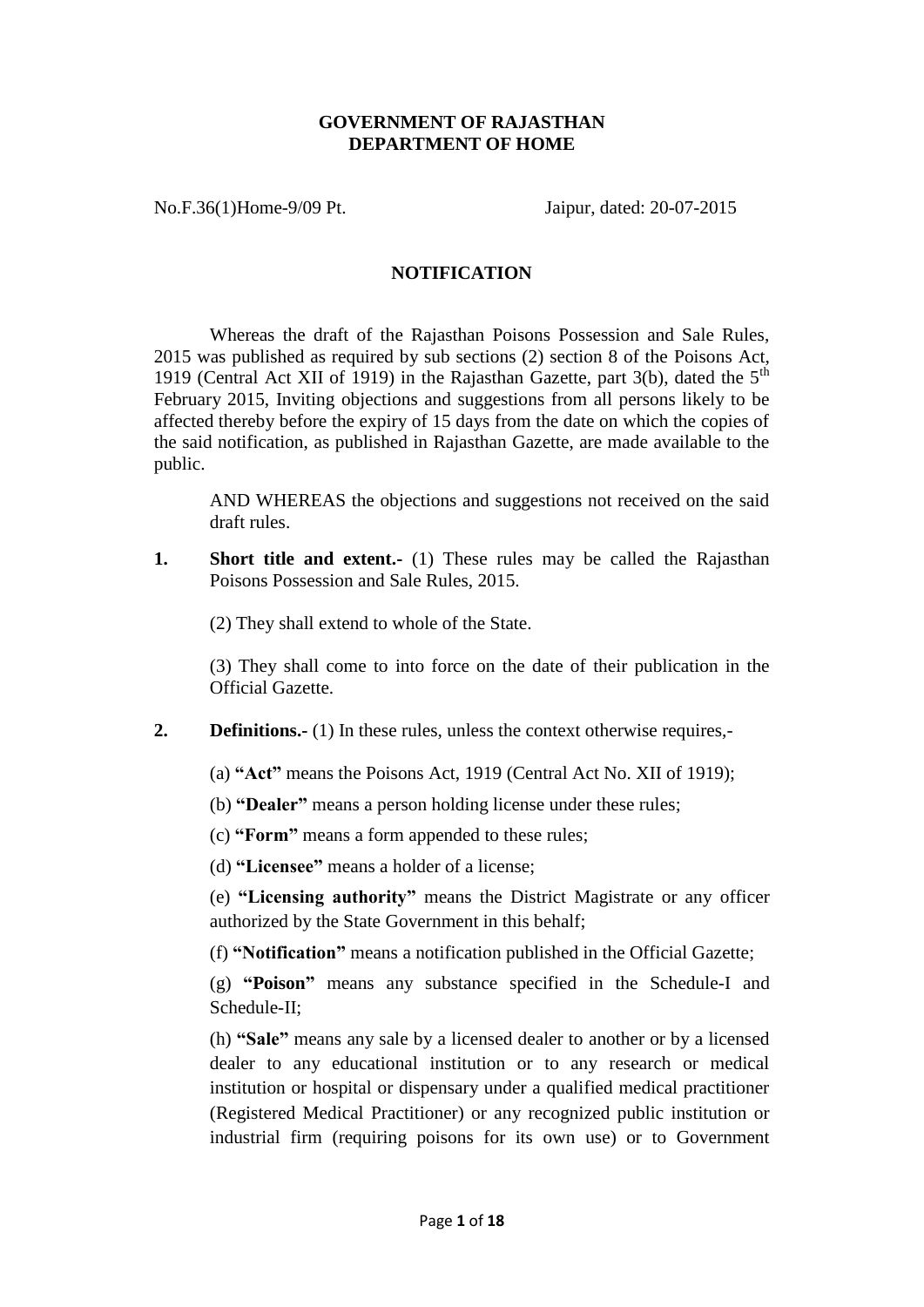Departments or Public Sector Undertakings or to an individual for personal use; and

(i) **"Schedule"** means the Schedule appended to these rules.

(2) Words and expression used in these rules but not defined, shall have the same meaning as assigned to them in the Act.

- **3. Prohibition of sale or possession of poison for sale without license.-** Unless exempted under the provisions of the Act, no person shall sell or possess for sale any poison specified in the Schedule-I and Schedule-II except under a license granted in Form "A" by the Licensing Authority.
- **4. Exhibition of rules on the premises.-** A copy of these rules shall always be displayed in prominent position at the place of Business specified in the license granted under these rules.
- **5. Persons to whom licence may be granted.-** (1) A license shall be granted only to a person who in the opinion of the licensing authority is competent to conduct business in poisons.

(2) The license issued to a firm or company shall always be in the name of the Proprietor / Proprietors or Directors of the company or a responsible person to be nominated by such Proprietor/ Proprietors or Directors for the purpose, or in the case of a public company, in the name of its Manager.

(3) The name or names, so given, may be altered or amended by the licensing authority on a written application from the firm or company and such application shall bear a court fee stamp of hundred rupees.

(4) A registered Vaid or a Hakim on an application and on production of his Registration Certificate may ordinarily be granted a licence to stock only indigenous poisonous drugs. A qualified Doctor may be granted licence for poisonous preparations of British Pharmacopoeia. A medical practitioner, not possessing the qualifications required for registration as a medical practitioner shall not be granted a licence for the sale of any of the poisonous preparation of the British Pharmacopoeia, as specified in Schedule-I and Schedule-II.

- **6. Application for grant or renewal of licence.-** (1) Every person desiring for the grant of license or renewal of a license issued under these rules shall make a written application to the licensing authority in Form B and in case of renewal, the application shall be made prior to three months of the date of expiry of the license and such application shall bear a court fee stamp of hundred rupee and provided that any application for renewal of a license which is made less than three months prior to the date of the expiry of the license shall bear a court fee stamp of five hundred rupees.
- (2) Applications for duplicate licenses, when the original is lost or destroyed shall be made in writing and shall bear a court fee stamp of five hundred rupees.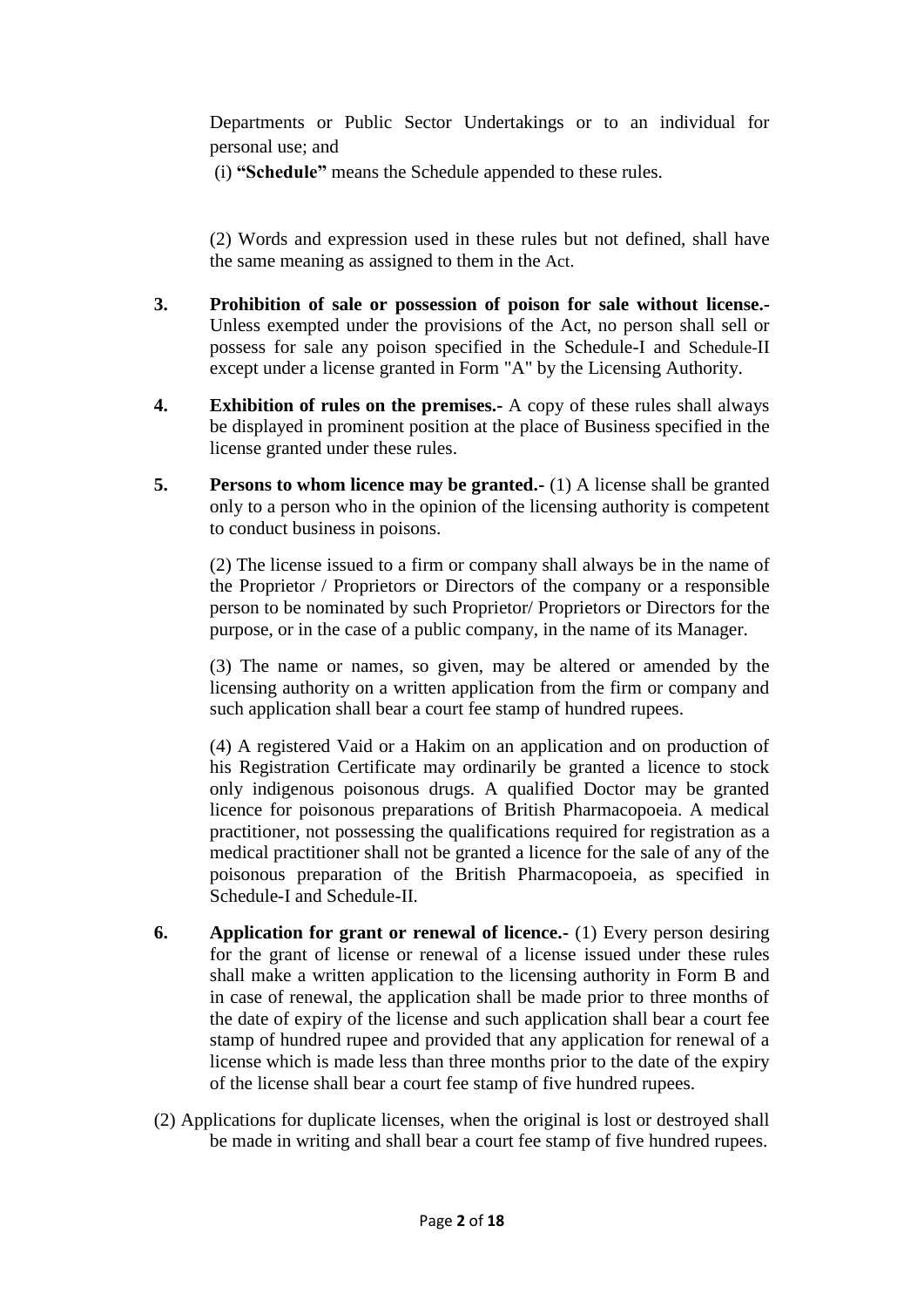(3) In the case of any change in the place of business of the licensee, a fresh application for license shall be made to the licensing authority and such application shall bear a court fee stamp of five hundred rupees.

(4) The licensee shall prominently display the license in prominent position at the place of business specified in the license granted under these rules.

- **7. Duration of licence.-** Subject to the provisions of rules 8 and 9, a license granted or renewed under these rules shall remain in force for five years from the date of issue or renewal.
- **8. Discretion of Licensing Authority.-** (1)A license may be cancelled or revoked at any time. The grant/renewal/cancellation/revocation of a license shall be in the discretion of the licensing authority:

Provided that the licensing authority shall give an opportunity to the party concerned to show cause, if any, against the action proposed to be taken and shall record in writing the reasons for refusing to grant or renew a license or for cancelling or revoking a license.

(2) The applicant for a license or a licensee, whose license has to be refused for renewal or has been cancelled /revoked, is aggrieved by an order of the licensing authority may prefer an appeal with the Appellate Authority notified by the State Government.

**9. Termination of license.-** A license shall terminate on the death of the license-holder or on the transfer of his business, or if granted to a firm or company, on the winding up or the transfer of the business of such firm or company or on the expiry of the term of the license.

Provided that if the business carried on by the licensee as such of the firm or company is transferred as a going concern and the transferee applies for a fresh license, with court fee stamp of hundred rupees, within fourteen days of the date of transfer, the subsisting license shall continue to be in force until a new license has been granted or the application for fresh license is rejected by the licensing authority.

- **10. Disposal of stock on termination, revocation or cancellation of license.-** In the event of revocation or cancellation of the license under rule 8 or in the event of the termination of license under rule 9, the stock of poison may be sold to any other license holder within a period of three months from the date of such termination, revocation, cancellation or non renewal of the license, after which the remaining poison shall be destroyed under the orders of the licensing authority. In case referred to in rule 9, the proceeds of the sale, if any, shall be made over to the legal representative of the deceased license holder or his transferee or, liquidator of the dissolved firm or company or the transferee of the firm or company, as the case may be.
- **11. Power to inspect poisons and registers.-** Any Executive Magistrate or a Police Officer not below the rank of Sub-Inspector and above or a Medical Officer appointed by the State Government or an Inspector appointed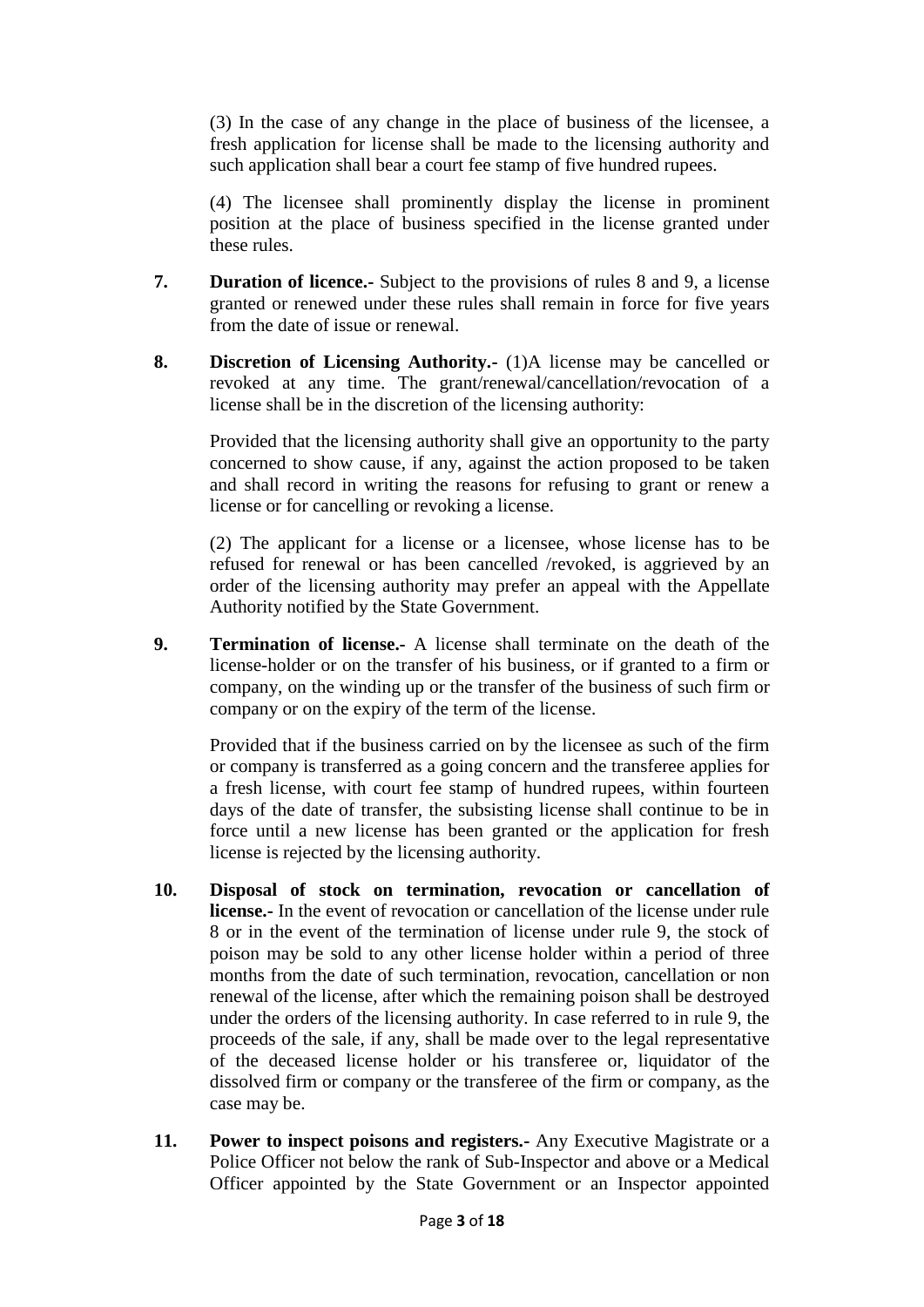under section 21 of the Drugs and Cosmetics Act, 1940 (Central Act No. 23 of 1940) may at any time visit and inspect the premises of the license holder where a poison is kept for sale and may inspect all poisons found therein and the registers.

**12. Sale of poisons.-** (1) Every sale of poisons specified in the Schedule-I and Schedule-II, shall so far as practicable, be conducted by the license-holder in person or where the license-holder is a firm or a company, through or under supervision of, an accredited representative or such firm or company.

(2) A person holding licence for possession and sale of poisons granted under these rules shall store and sell from the premises specified in the licence.

- **13. Persons to whom poisons may be sold.-** A license holder shall not sell any poison to any person, unless the latter is personally known to him, or identified to his satisfaction by producing a photo identity card which has his address or substantiate it with a document giving his address. He shall also ascertain before selling any poison the name, telephone and address of the purchaser and the purpose for which the poison is purchased. He shall not sell any poison to any person who appears to him to be under the age of eighteen years, or to any person who does not appear to him to be in full possession of his faculties.
- **14. Register of sale of Poisons.-** (1) Every license holder shall maintain a register in which he shall enter correctly all sales of poison other than those used by a Chemist, Druggist or Compounder dispensing or compounding in compliance with the prescription of a qualified medical or veterinary practitioner. The following details shall be entered in such register in respect of such sale, namely:-
	- (a) Serial No;
	- (b) Name of poison;
	- (c) Quantity sold;
	- (d) Date of sale;
	- (e) Name and address of the purchaser, serial number of the photoidentity card produced and the name of the issuing authority;
	- (f) Purposes for which the poison was stated by the purchaser to be required:
	- (g) Signature of purchaser (or thumb impression, if illiterate) or in the case of purchase by post date on which the letter was written and reference to the original in the file in which it is preserved;
	- (h) Signature of a person identifying the purchaser if any (or thumb impression, if illiterate); and
	- (i) Signature of Dealer.

(2) In a separate portion of the register he shall enter in separate columns for each poison, the quantity of each poison sold daily and those entries shall be filled up from day to day.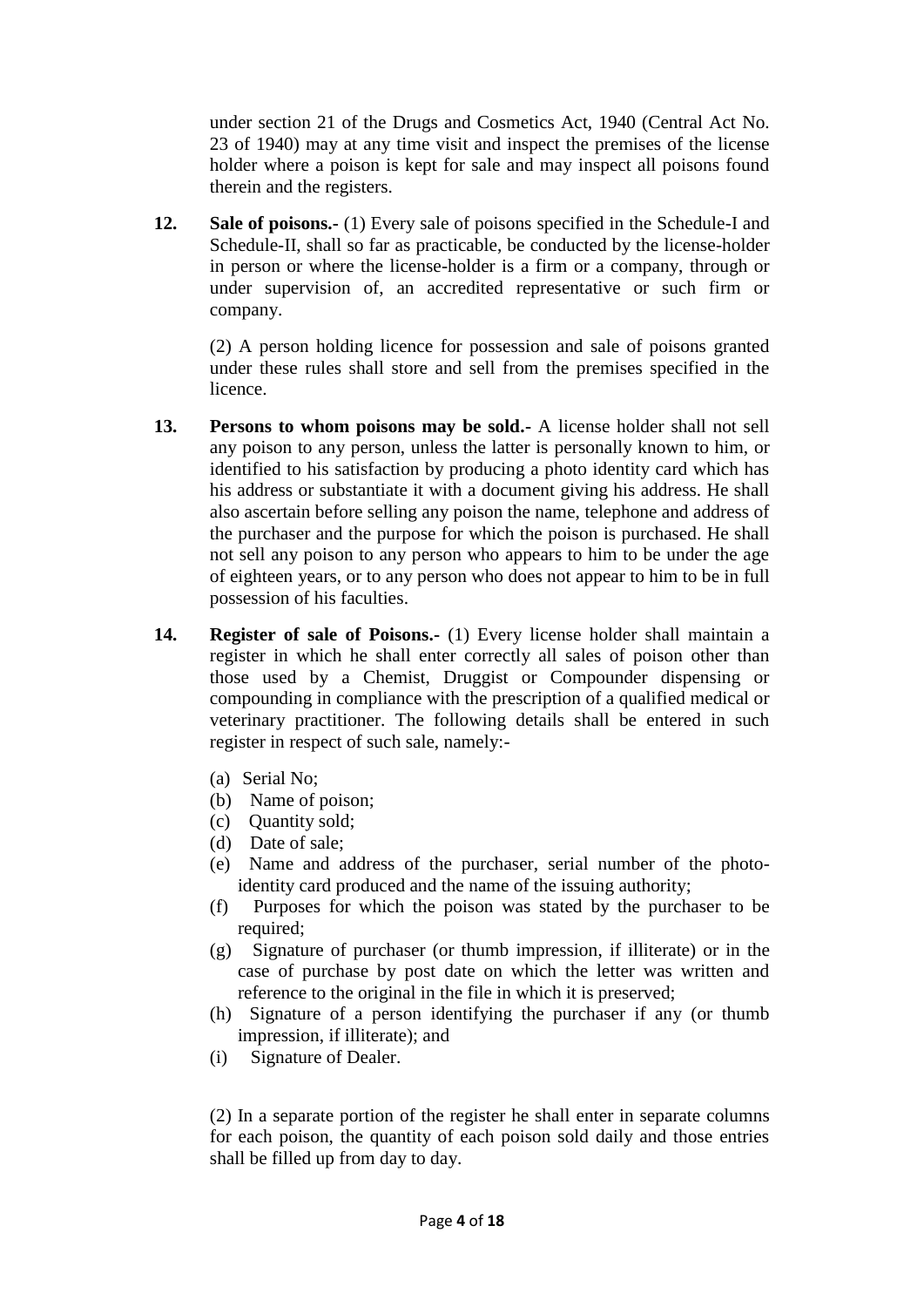(3) The signature in the register, prescribed under clause (i) of sub-rule (1) above shall be that of the license-holder himself, or, when the license holder is a firm or company, that of an accredited representative of such firm or company and shall be written at the time of sale or dispatch to the purchaser. Such signature shall be held to imply that the signatory had satisfied himself that the requirements of this rule have been fulfilled.

(4) All letters or written orders referred to under clause (g) of sub-rule (1) above of the register shall be preserved in original by the license holder for a period not less than two years from the date of the sale.

(5) The daily balance of stock should be entered in the register.

- **15. Custody of poisons kept for sale and labelling of receptacles in which they are kept.-** All poisons kept for sale under these rules by any licenseholder shall be kept securely in a box, almirah, room or building (according to the quantity maintained) which shall be secured by lock and key and in which no substance shall be placed other than poisons possessed in accordance with a license granted under these rules, and each poison shall be kept securely within such box, almirah, room or building in a separate closed receptacle of glass, metal or earthenware. Every such box, almirah, room or building and every such receptacle shall be marked with the word "POISON" in red letters, both in English and in the local language and in the case of receptacles containing separate poisons, with name of such poison.
- **16. Poisons sold to be securely packed and labelled.-** When any poison is sold, it shall be securely packed in a closed receptacle or container (according to the quantity) and every such receptacle or packet shall be labelled by the licensee with a red label bearing in English and in local language giving the name of the poison and the name and address of the licensee.
- **17. Security, storage and incident management of acids/corrosive substances by users (except individuals).-** A standard operating procedure (SOP) outlining the measures undertaken for security, storage and incident management of acids/corrosive substances shall be prepared and displayed prominently in the premises of the user.
	- (1) Security of acid/corrosive substances:
	- (a) A person shall be made accountable for possession and safe keeping of acid in the premises.
	- (b) The storage of acid/corrosive shall be under the supervision of this person.
	- (c) The storage of acid/corrosive shall be under double lock system to ensure more security.
	- (d) A register of usage of acid shall be maintained and the same shall be filed with the concerned Sub-Divisional Magistrate every quarter.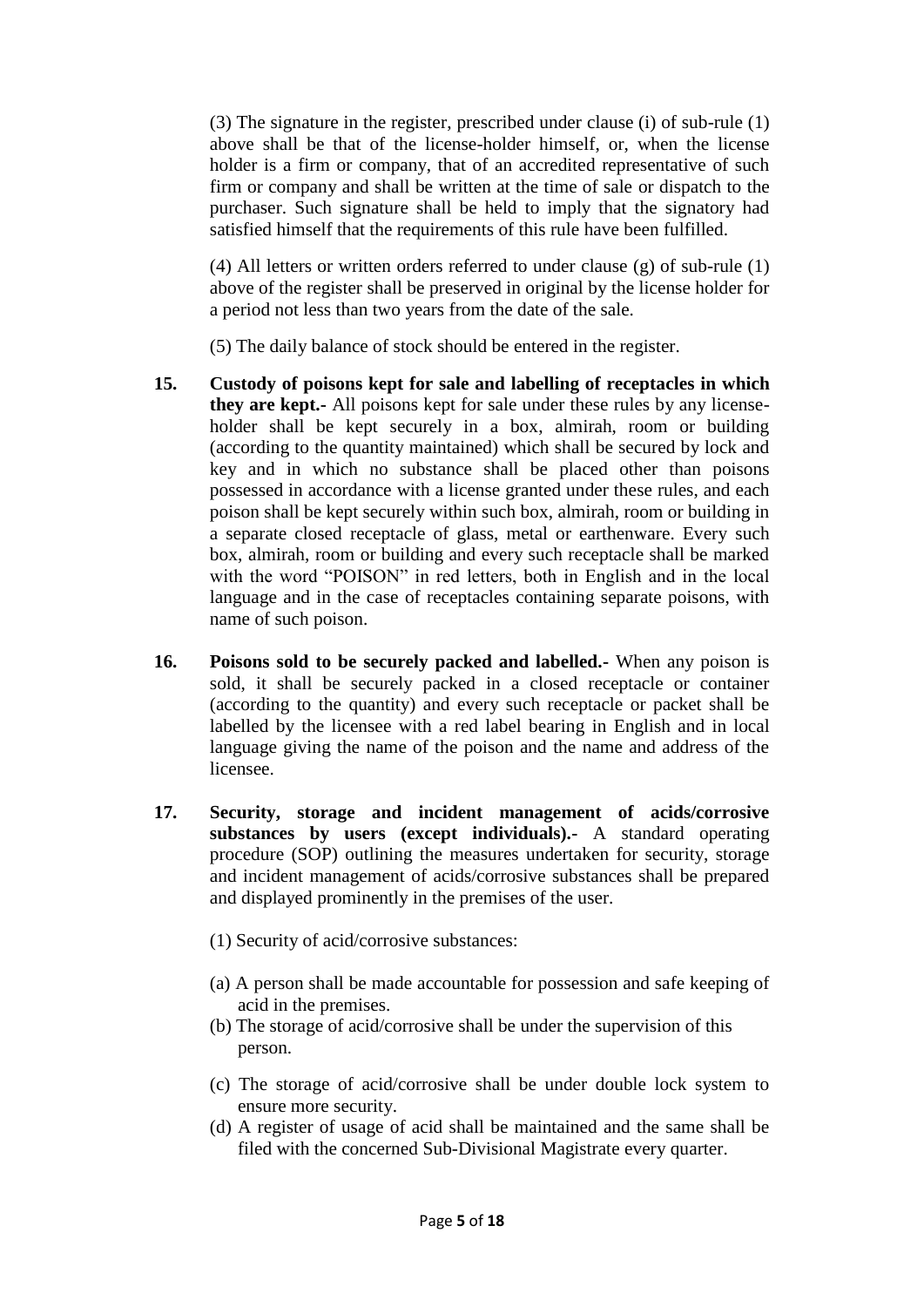- (e) There shall be compulsory checking of the students/personnel leaving the laboratories/place of storage where acid/corrosive is used/ stored.
- (2) Storage of acids/corrosive substances:
- (a) The chemicals should be stored in plastic or other suitable containers.
- (b) All storage containers should be labelled to indicate the identity of the chemicals and the hazards involved and the precautions to be taken.
- (c) Incompatible chemicals should not be stored together.
- (d) The inventory of corrosive chemicals should be kept to a minimum.
- (e) Protective gloves, aprons, safety glasses and face shields should be worn where appropriate
- (f) Acids should be diluted with care always add acid to water, never add water to acid.
- (3) Incident Management:
- **(a) Skin contact:** Quickly take off contaminated clothing, shoes and leather goods (e.g. watchbands, belts). Quickly and gently blot or brush away excess chemical. Immediately flush with lukewarm, gently flowing water for at least 30 minutes. DO NOT INTERRUPT FLUSHING. If it can be done safely, continue flushing during transport to hospital. Immediately call a Poison Centre or doctor. Treatment is urgently required. Transport to a hospital.
- **(b) Eye contact:** Avoid direct contact. Wear chemical protective gloves if necessary. Quickly and gently blot or brush chemical off the face. Immediately flush the contaminated eye(s) with lukewarm, gently flowing water for at least 30 minutes, while holding the eyelid(s) open. If a contact lens is present, DO NOT delay flushing or attempt to remove the lens. Neutral saline solution may be used as soon as it is available. DO NOT INTERRUPT FLUSHING. If necessary, continue flushing during transport to hospital.
- **(c) Ingestion:** Have victim rinse mouth with water. If vomiting occurs naturally, have victim lean forward to reduce risk of aspiration. Have victim rinse mouth with water again. Immediately call a Poison Centre or doctor. Treatment is urgently required. Transport to a hospital.
- **(d) Inhalation:** Take precautions to ensure your own safety before attempting rescue (e.g. wear appropriate protective equipment). Move victim to fresh air. Keep at rest in a position comfortable for breathing. If breathing is difficult, trained personnel should administer emergency oxygen. DO NOT allow victim to move about unnecessarily. Symptoms of pulmonary edema may be delayed. Immediately call a Poison Centre or doctor. Treatment is urgently required. Transport to a hospital.
- **18. Penalties**.- Any person who commits any breach of these rules shall be liable for punishment under section 6 of the Poisons Act,1919.
- **19. Repeal and Savings.-** (1) The Rajasthan Poisons Rules, 1972 is here by repealed:

Provided that such repeal shall not -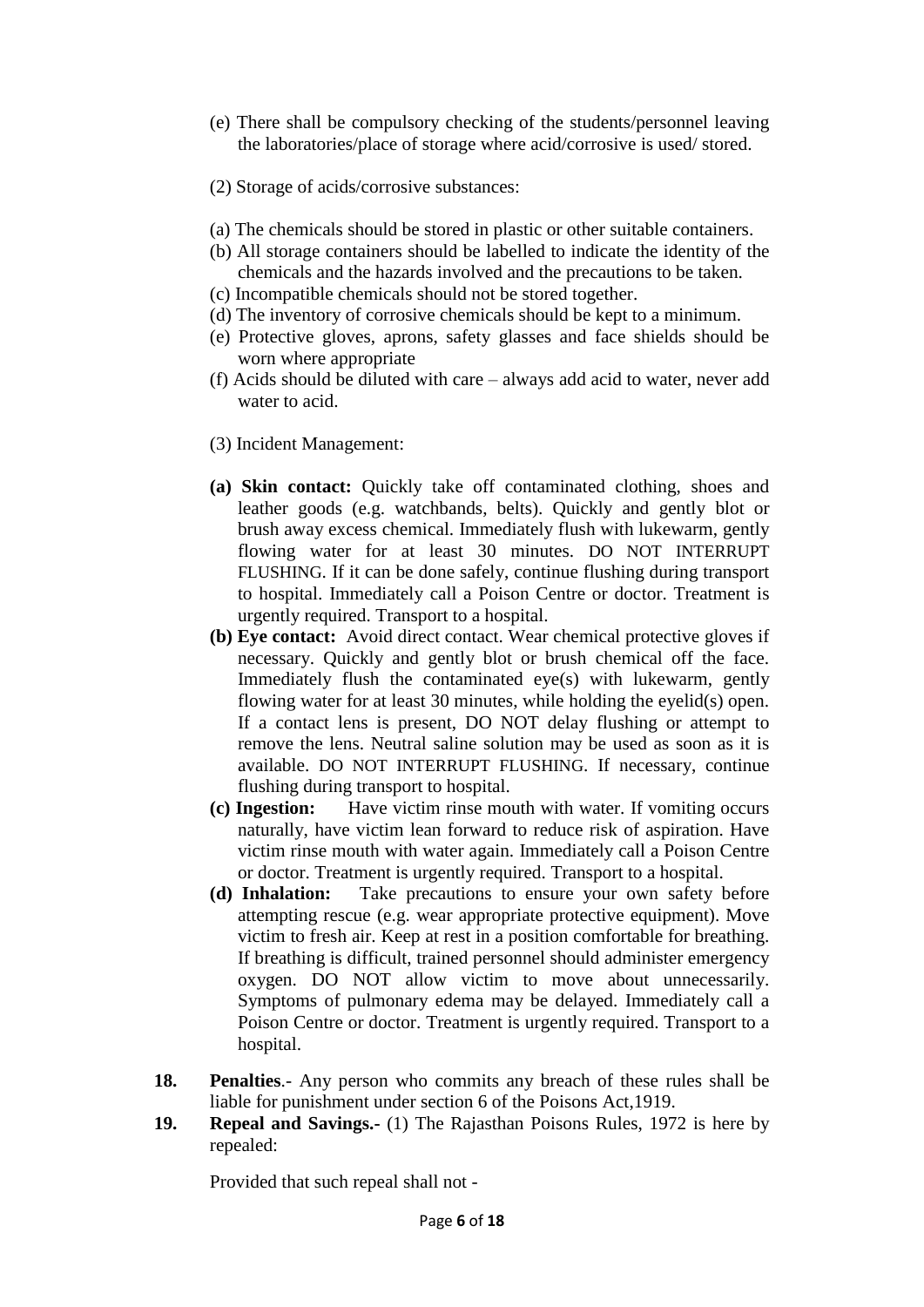- (i) affect anything done or any action taken under the rules, so repealed; or
- (ii) affect obligation or liability acquired, accrued or incurred under the rules, so repealed; or
- (iii) affect penalty, forfeiture or punishment incurred in respect of any offence committed under the rules, so repealed; or
- (iv) affect any investigation, legal proceeding or remedy in respect of such obligation, liability, penalty, forfeiture or punishment as aforesaid.

and shall be deemed to have been done or taken under these rules and any such investigation, legal proceeding or remedy may be instituted, continued or enforced, and any such penalty, forfeiture or punishment may be imposed as if these rules had not been promulgated.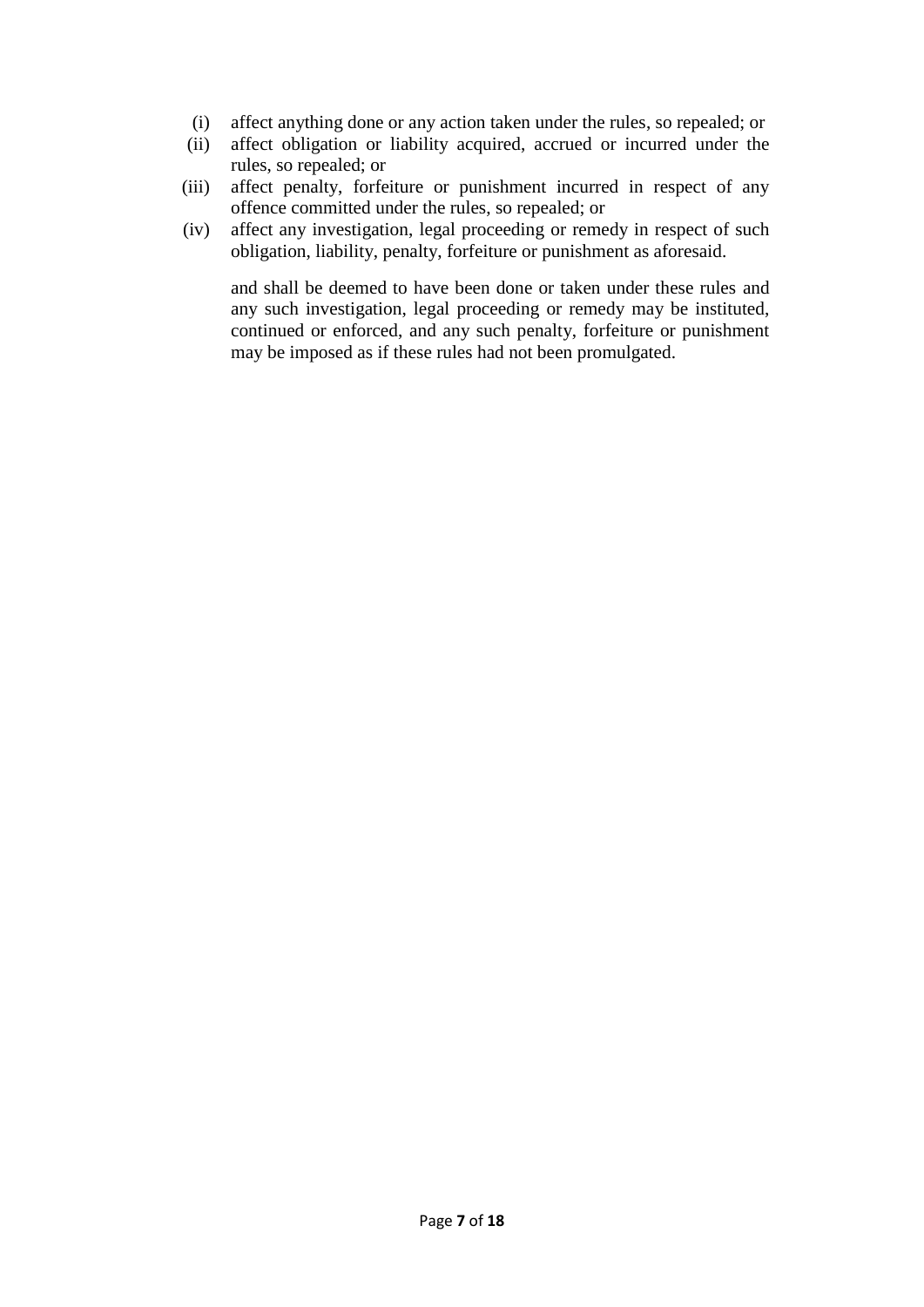## **SCHEDULE-I (see rule 3)**

#### **List of Poisons**

#### **These are the Poisons required in the treatment of Human Ailments and should be sold only by authorized sellers of Poisons (registered Pharmacists)**

- 1. Alkaloids, all poisonous alkaloids (including the following either of synthetic or of vegetable origin), their salts, simple or complex, their quaternary compounds and all other poisonous derivatives of alkaloids.
- 2. Aconite, alkaloids of their salts, and preparations thereof; except substances containing less than 0.02 per cent of the alkaloids of aconite.
- 3. Atropine, its salts; and preparations thereof; except substances containing less than 0.15 per cent of atropine or not more than 1.0 per cent of atropine methonitrate.
- 4. Belladonna, alkaloids of; and all preparations or admixtures (except Belladonna plasters) containing 0.15 or more per cent of Belladonna alkaloids calculated as Hyoscyamine.
- 5. Brucine, except substances containing less than 0.2% of Brucine.
- 6. Calabar bean, alkaloids of; and all preparations or admixtures thereof containing 0.2 or more per cent of alkaloids, of calabar bean.
- 7. Cocaine and other Coca alkaloids of and all preparations of admixtures there of containing 0.1 or more per cent of coca alkaloids.
- 8. Colchicum, alkaloids of except substances containing less than 0.5 per cent of the alkaloids of Colchicum calculated as colchicine.
- 9. Dhatura herb and seeds, preparations or admixtures of Dhatura (except substances containing less than 0.15 per cent of the alkaloids of Datura), calculated as hyoscyamine and also preparations for the relief of asthma in the form of cigarettes, smoking mixture or fumigants.
- 10. Diamorphine, its salts.
- 11. Ecgonine, its esters and all preparations and admixtures thereof; except substances containing less than the equivalent of 0.1 per cent of ecgonine.
- 12. Emetine, except substances containing less than 1 per cent of Emetine.
- 13. Ergot, its alkaloids; extracts of Ergot and tinctures 01% Ergot, alkaloids.
- 14. Gelsemium, alkaloids of; except substances containing less than 0.1 per cent of the alkaloids of gelsemium.
- 15. Homatropine, except substances containing less than 0.15 per cent of homatropine.
- 16. Hyoscine, its salts; and preparations or admixtures thereof; except substances containing less than 0.15 per cent of hyoscine.
- 17. Hyoscyamus, its alkaloids, their salts; and their preparation or admixtures except substances containing less than 0.15 per cent of the alkaloids of hyoscyamus calculated as hyoscyamine.
- 18. Jaborandi, alkaloids of; except substances containing less than 0.5 per cent of the alkaloids of Jaborandi.
- 19. Nux vomica and all substances, preparations or admixtures containing 0.2 per cent or more of strychnine.
- 20. Substances containing less than 0.5 per cent of the alkaloids of lobelia.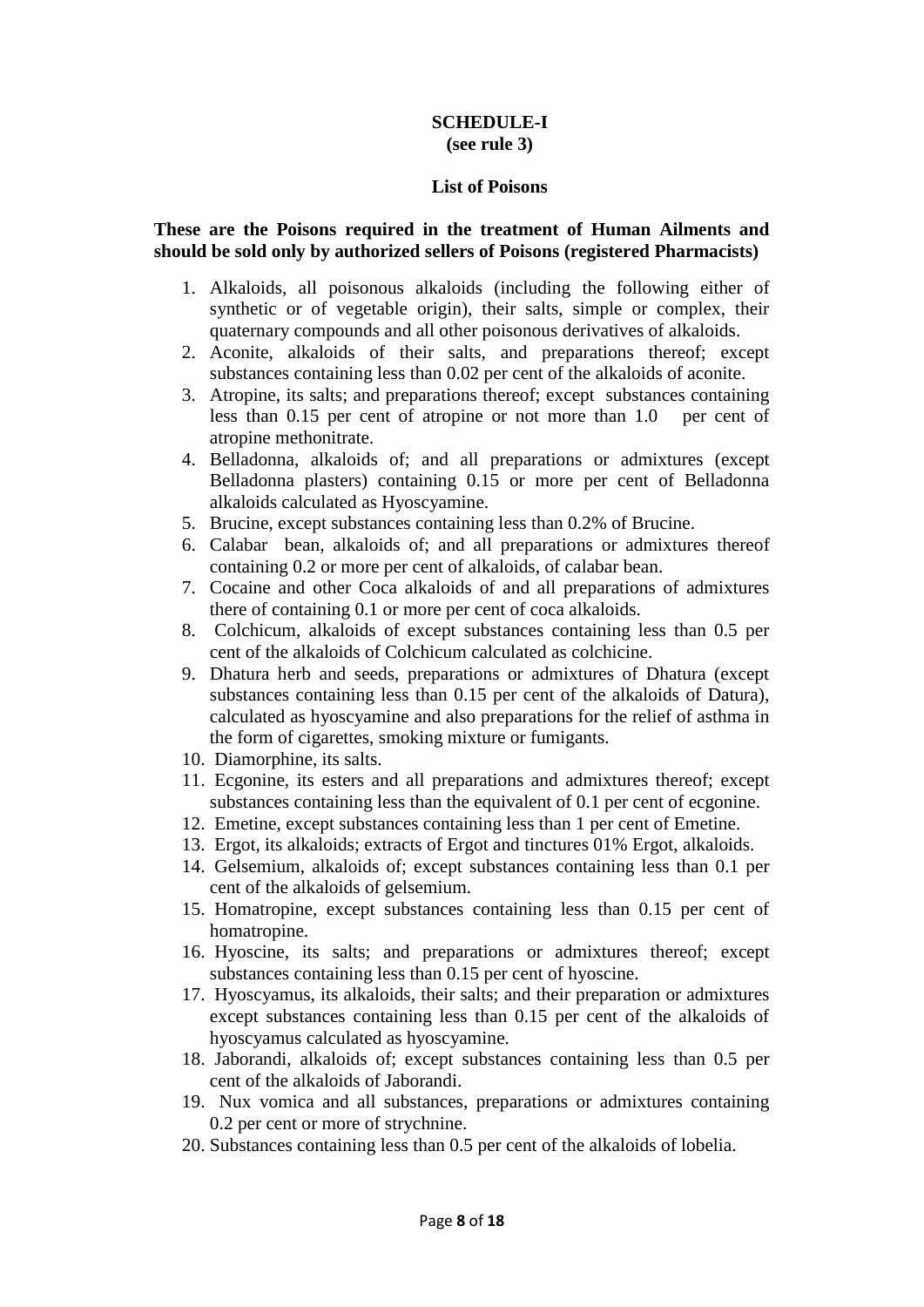- 21. Opium and all substances, prepartions or admixtures containing 0.2 per cent or more of morphine calculated as anhydrous morphine.
- 22. Parathion and all preparations thereof (manufacturers should put a lable with the following words in bold red letters):- "Caution-It is highly dangerous to use this product for domestic purposes. It may cause death."
- 23. Pethidine, its salts and preparations thereof.
- 24. Rauwolfia, alkaloids of.
- 25. Solanaceous alkaloids, not otherwise included in this schedule, except substances containing less than 0.5 per cent of solanaceous alkaloids calculated as hyoscyamine.
- 26. Antimony, chlorides of, oxides of and sulphides of; antimonates, antimonite organic compounds of antimony and preparations of antimony [except (i) substances containing less than the equivalent of 0.01 per cent of antimony trioxide; and (ii) chlorides of antimony in polishes]
- 27. Arsenic, halides of , oxides of, sulphides of; arsenates, arsenites, acetoarsenates, thioarsenates, organic compounds of arsenic and **~**  preparations of arsenic (except substances containing less than the equivalent of 0.01 per cent of arsenic trioxide and except dentifrices containing less than 0.5 per cent of Acetarsal).
- 28. Barbituric acid; its salts; derivatives of barbituric acid; their salts; compounds of barbituric acid; its salts, its derivatives; their salts with other substance, and all poisonous urethanes and ureides.
- 29. Cannabis, the resin of cannabis; galenical preparations of cannabis, extracts of cannabis, tinctures of cannabis, cannabin tannate.
- 30. Cantharides, cantharidin, cantharidates and all poisonous derivatives thereof; expect substances containing less than the equivalent of 0.01 per cent of cantharidin.
- 31. Chloral hydrate and its preparations.
- 32. Chloroform except substances containing less than 10 per cent of chloroform.
- 33. Coculus indicus (Kakamari).
- 34. Creosote from wood except substances containing less than 50 per cent of creosote from wood.
- 35. Croton: seeds of and oil of.
- 36. Digitalis, glycosides of, other active principles of digitalis, except substances containing les than one unit of activity (as defined in. the I.P.) in two grams of the substance.
- 37. Hydrocyanic acid except substances containing less than 0.15 per cent of hydrocyanic acid (HCN); all poisonous cyanides except substances containing less than the equivalent of 0.1 per cent of hydrocyanic acid (HCN); double cyanides of mercury and zinc.
- 38. Lead acetates; expect substances containing less and 4 per cent of lead acetate; compounds of lead with acids from fixed oils.
- 39. Meprobamate.
- 40. Mercury oxides (Red, Yellow or Black) of; nitrates of mercury' except substances containing less than the equivalent of 3 per cent of mercury (Hg); Mercuric Chloride except substances containing less/ than 1 per cent of Mercuric Chloride; Mercuric Ammonium Chloride; Potassium Mercuric Iodides; expect substances containing less than the equivalent of 1 per cent of Mercury Iodide; organic compounds of Mercury which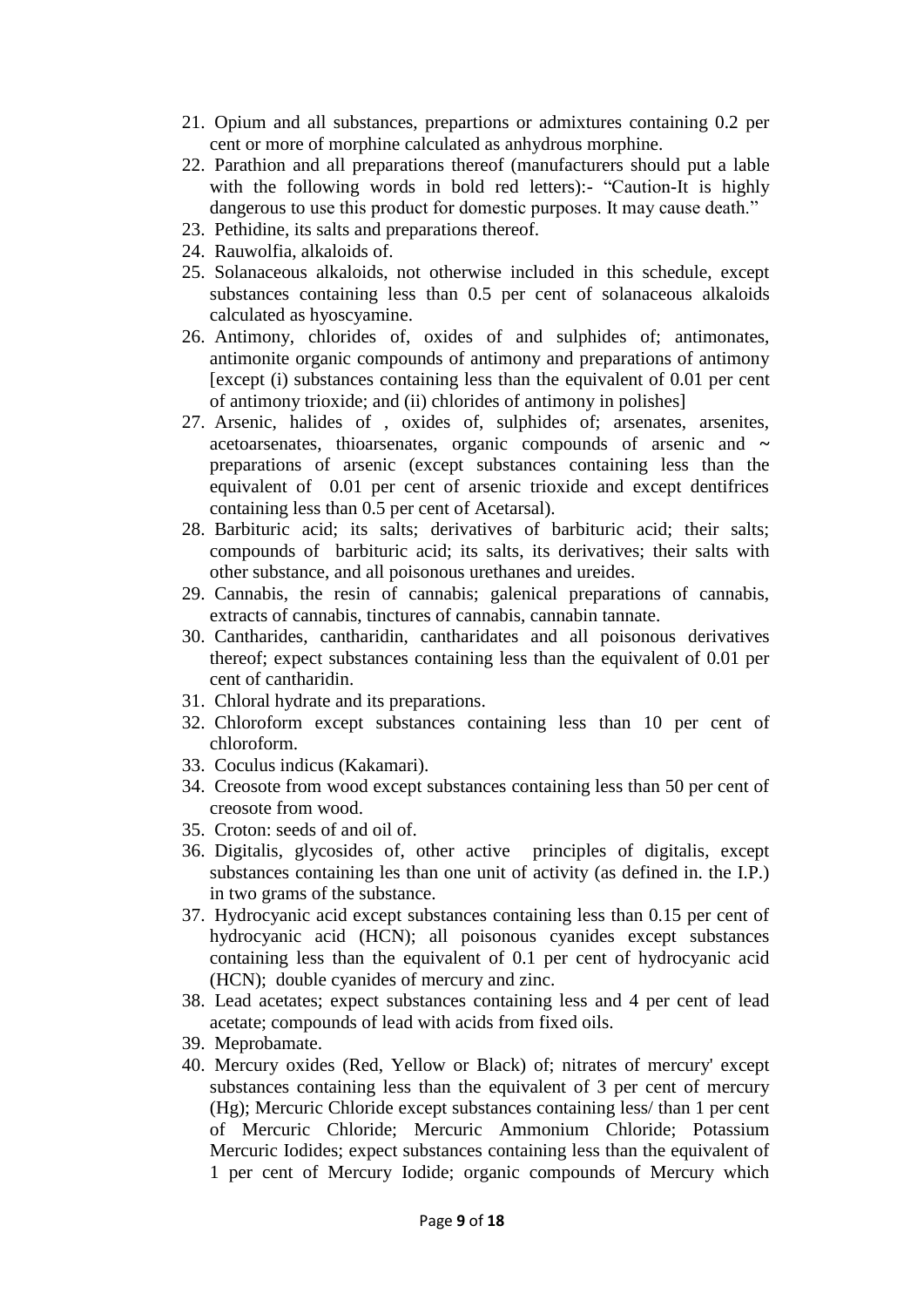contain a ethyl group directly linked to the Mercury except substances not being aerosols containing less than the equivalent of 0.2 per cent of Mercury (Hg); Mercuric Oxycyanides; Mercuric Thiocyanate.

- 41. Prussic acid and its preparations or admixtures containing 0.1 per cent of more of prussic acid.
- 42. Savin, its oil and their preparations or admixtures.
- 43. Strophanthus,strophathin, glycosides of strophanthus,strophanthus liq. And tinct.
- 44. Sulphonal and alkyl sulphonals.
- 45. Tartar emetic and all preparations and admixtures containing one or more per cent of tartar emetic.
- 46. Argemone, seeds and oil.
- 47. Picrotoxin.
- **Note:** Preparations containing any of the above poisons are also covered by this list.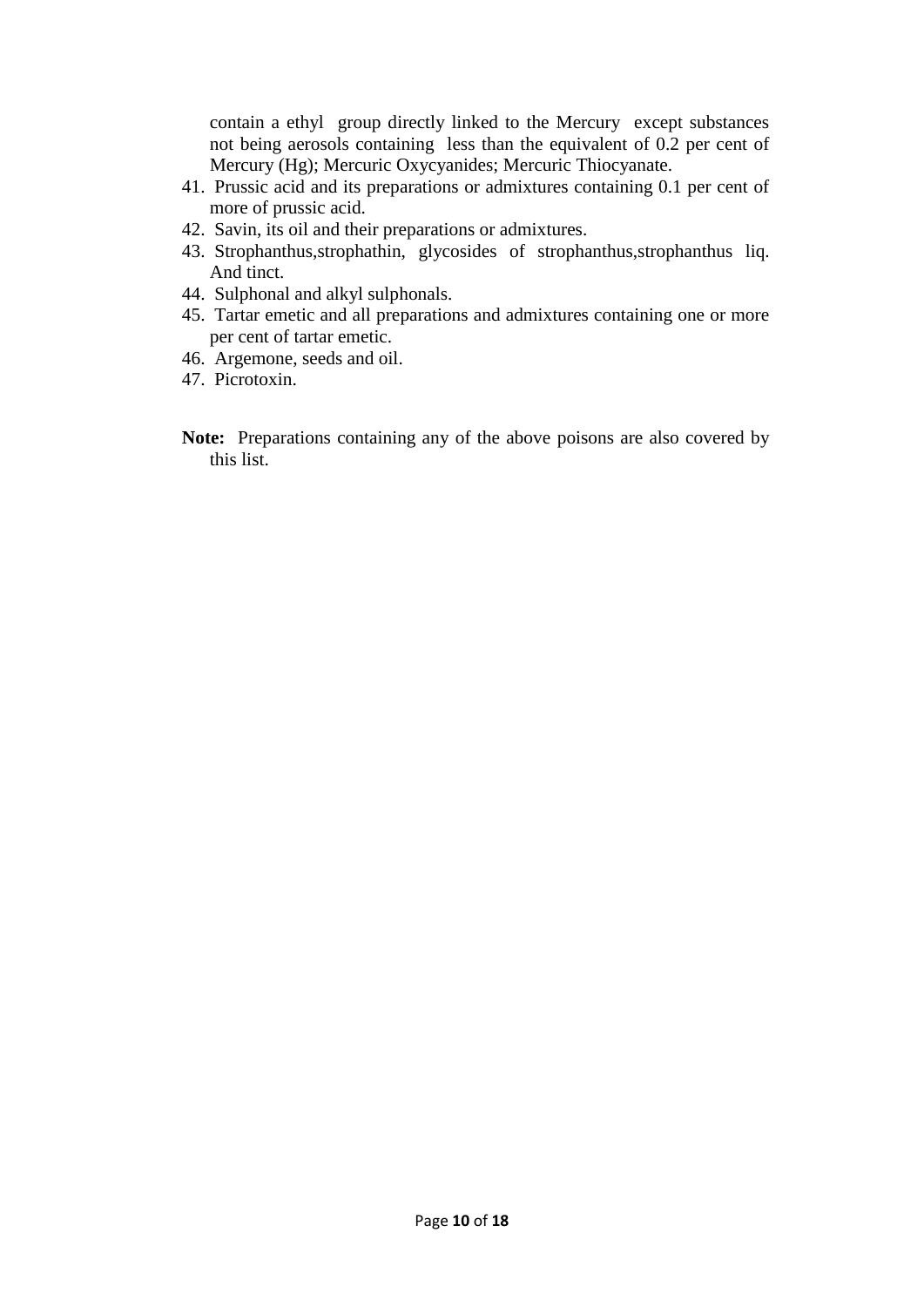#### **SCHEDULE-II**

#### **(see rule 3)**

#### **List of Poisons**

## **These are the poisons which are in common use for domestic, Agricultural or Commercial purposes**

- 1. All oxides of Mercury.
- 2. Acricid
- 3. Afalon, or Diuron, or 3-1 (3,4-Dichlorophenyl)-1-1 Dimethyl Urea.
- 4. Almonds, essential oil of (unless deprived of prussic acid).
- 5. Alpha-Naphthyl-Thiourea and all preparations thereof:
- 6. Ammonia (except substances not being solutions of Ammonia or preparations containing solutions of Ammonia; substances containing less than 5 per cent weight in weight of Ammonia (NH3), refrigerators and smelling bottles).
- 7. Aramite.
- 8. Aresin 3-(p-chloropheny1)-1 Dimethyl Urea.
- 9. Arsenic metal Arsenic trisulphides (yellow arsenic) of; arsenious oxide(white arsenic), calcium arsenates, calcium arsenites, copper acetoarsenite(Paris green), copper arsenites, copper arsenates(Scheet"s green),liquor arsenicalis(fowlers solution),arsenic hydrochloride,Arsenic chloride,Arsenic bromide,Red Arsenic(Arsenic disulphide),gauripe shaman, lead arsenate, potassium arsenites, sodium arsenates, sodium arsenites, sodium thioarsenates.
- 10. Barium all salts of except Barium sulphate.
- 11. Baytex.
- 12. Brestan-Triphenythin acetate.
- 13. Cantharides tincture of and all vesicating liquid preparations or admixtures of tincture of cantharides.
- 14. Carbolic acid and liquid preparations of carbolic acid and its homologues, containing more than 3 per cent of those substances, except preparations for use as sheep-wash, or for any other purpose in connection with agriculture or horticulture contained in a closed vessel, distinctly labelled with the word "Poisonous the name and address of the seller, and a notice of the special purposes for which the preparations are intended.
- 15. Chlorodinitro-Benzene (Dinitrochloro-Benzene).
- 16. Chloroform, and all preparations or admixtures containing more than 20 per cent of chloroform.
- 17. Chloronitro-Benzene (Orthonitrochloro-Benzene, metanitro-chl-oro-Benzene, paranitrochloro-Benzene), Chloro-ortho-toluidine.
- 18. Chlordane.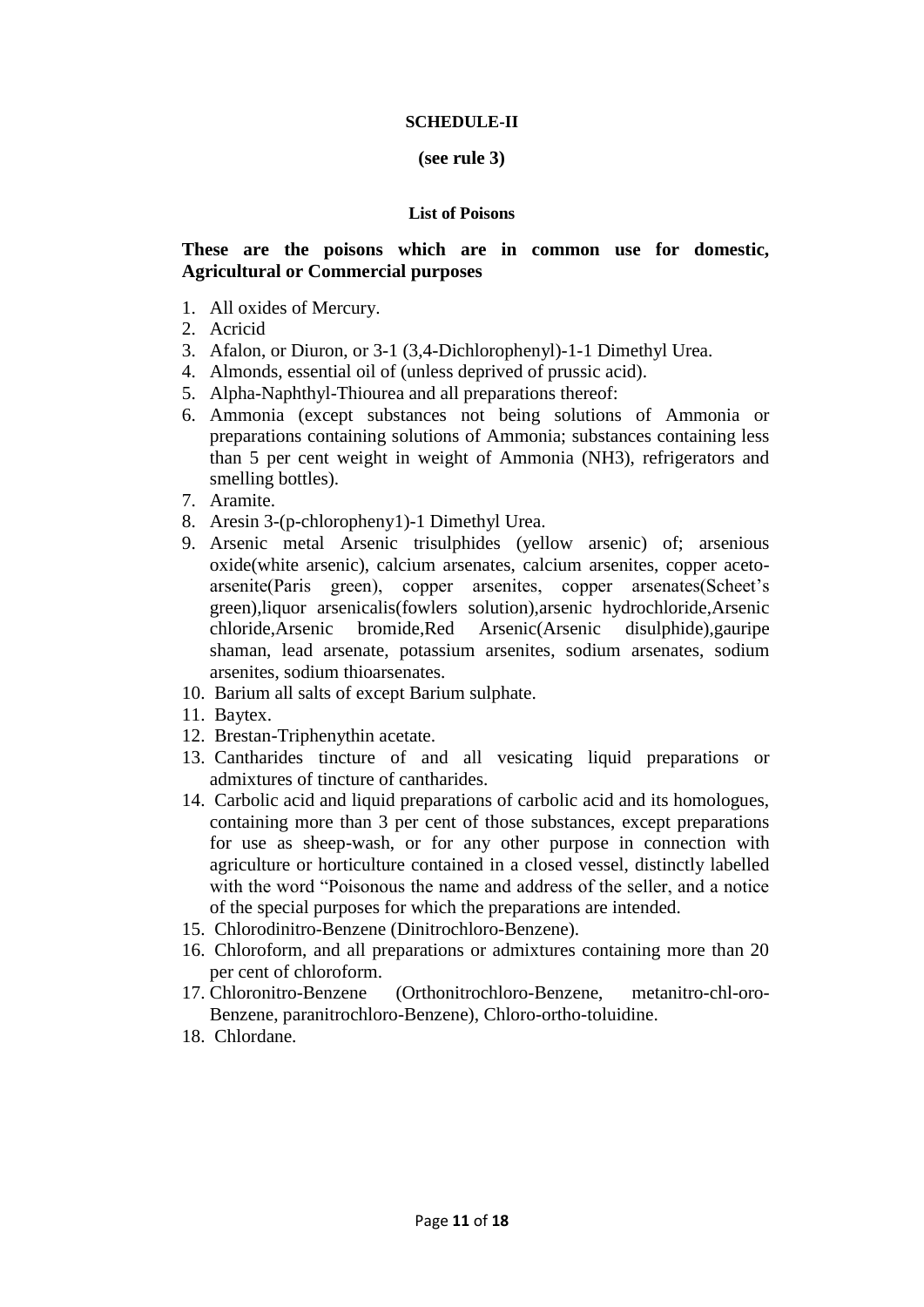- 19. Corrosive acids such as glacial acetic acid, chloro sulphonic acid, formic acid, hydrazoic acid, hydriodic acid, hydrobromic acid, hydrochloric acid, hydrofluoric acid, nitric acid, perchloric acid, picric acid, sulphuric acid, trichloro acetic acid, etc.
- 20. Copper oxychloride.
- 21. Cuprous oxide
- 22. Cupric acetate.
- 23. Cyanogen gas.
- 24. Cyanides, that is to say, liquid hydrocyanic acid and all preparations thereof, sodium cyanides and all preparations thereof, potassium cyanides and all preparations thereof, calcium cyanides and all preparations thereof.
- 25. Diazinon [Phosphorothioic acid-O-O-diethyl-O- (2)-isopropyl-6 methyl-4 pyrimidinyl] and all preparations containing it.
- 26. Dinitrobenzenes "(Ortho-dinitrobenzene, metadinitrobenzene, paradinitrobenzene).
- 27. Dinitro cresols, their compounds with a metal or a base.
- 28. Dinitronaphthols, dinitrophenols and their salts, dinitrothymols.
- 29. Dinitrotoluenes.
- 30. 4,6-Dinitro orthocresol.
- 31. E. D. C. T. mixture,
- 32. Ethoxy ethyl mercury chloride and all preparations thereof.
- 33. Ethyl mercury chloride and all preparations thereof.
- 34. Ethyl mercury phosphate and all preparation thereof.
- 35. Formaldehyde.
- 36. Higher alcohols, that is to say, amyl alcohol, butyl alcohol, capryl alcohol, and any other substances containing these higher alcohols such as fusel oil.
- 37. Hexaethyl-tetra phosphate.
- 38. Heptachlor.
- 39. Lead arsenate.
- 40. Litharge (lead monoxide).
- 41. M.C.P.A 2- methyl-4-chlorphenoxy acetic acid.
- 42. Mercuric iodides, organic compounds of mercury, expect compounds which contain a methyl group directly linked to the mercury atom.
- 43. Mercuric sulphocyanide.
- 44. Metasystox, -o-[-2-(ethylthio) ethyl]-O-dimethy phosphorothioate.
- 45. Methanol (Methyl alcohol) and all preparations or admixtures of methanol (Methyl alcohol).
- 46. Methyl bromide and all preparations thereof.
- 47. Naphthyl-thiourea and all preparations thereof.
- 48. Nicotine.
- 49. Nitrobenzene.
- 50. Oxalic acid and metallic oxalates,sodium oxalate, potassium oxalate, ammonium oxalate.
- 51. Phenols (any members of the series of phenols of which the molecular composition varies from member to member by one atom of carbon and two atoms of hydrogen), halogen derivatives of phenols and compounds of phenol with a metal except (i) substances containing less than 1per cent of phenol, and (ii) nasal sprays, mouth washes, pastilles, lozenges, capsules, pessaries, ointments or suppositories containing less than 2.5 per cent of phenol.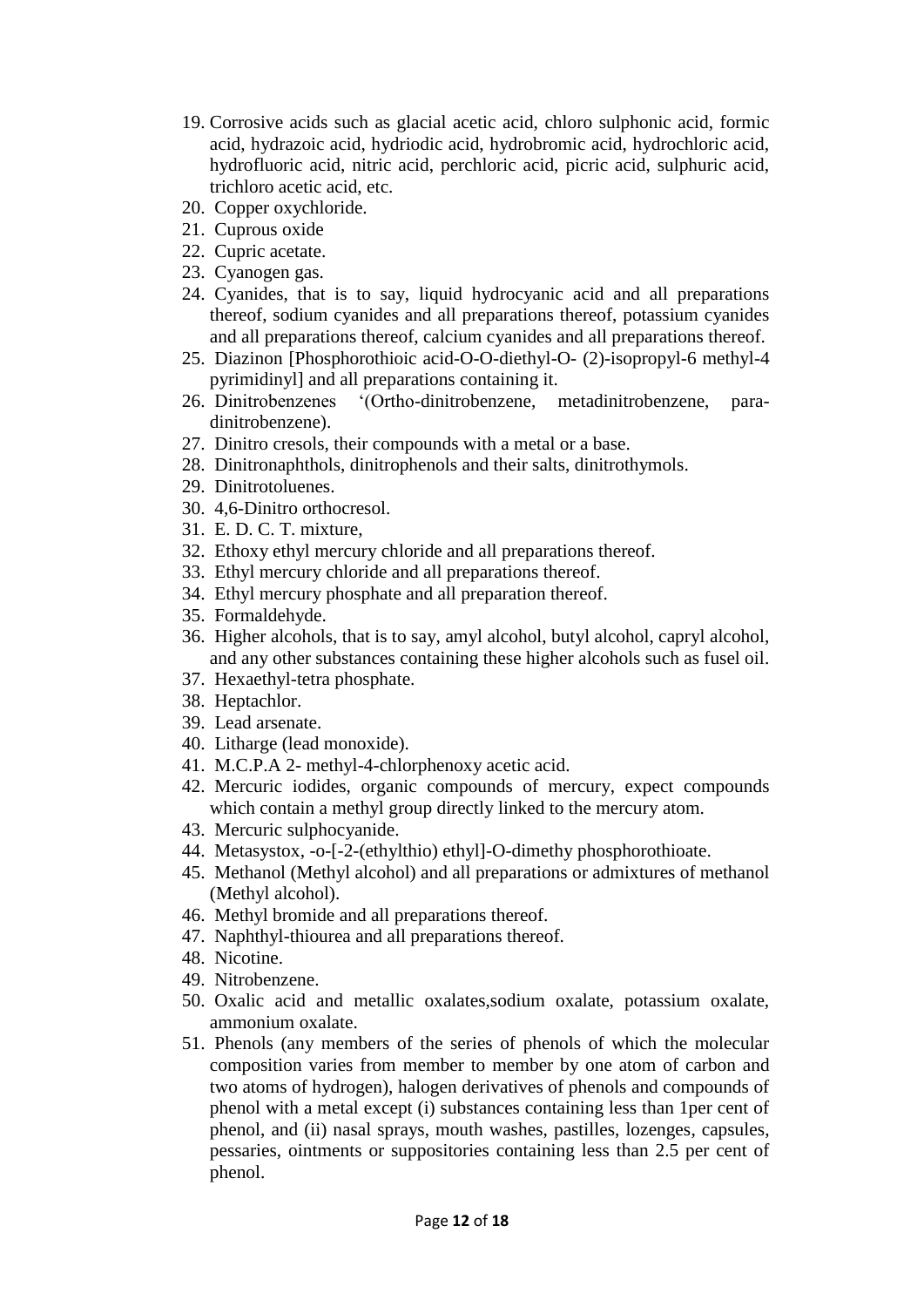- 52. Phenyl mercuric acetate all preparations thereof.
- 53. Phenyl mercuric chloride and all preparations thereof.
- 54. Phenyl mercuriurea and all preparations thereof.
- 55. Phosphorous white, Phosphorous red ,Phosphorous yellow.
- 56. Poppies, all preparation of, excepting red poppy petals and syrup of red poppies (Papaver rhoeas).
- 57. Potassium hydroxide and all preparations thereof containing more than 12 per cent of potassium hydroxide.
- 58. Precipitated, white denatured spirit.
- 59. Sodium chloropenthathionate or sodium pentachlorophenate.
- 60. Sodium hydroxide and all preparations thereof containing more than 12 per cent of sodium hydroxide.
- 61. Sodium nitrate, sodium nitrite.
- 62. Spirit denatured.
- 63. Sulphonal and its homologues whether containing 50 per cent methyl alcohol described as trional, tetronal, or by other trade name, mark or designation.
- 64. Strychnine, strychnine nitrate, strychnine sulphate strychnine hydrochloride, liquor strychnine hydrochloride and all its solutions and preparations containing 0.2% or more of strychnine
- 65. Systox
- 66. Tetra ethyl pyrophosphate and all preparations thereof.
- 67. Thimet; 0.0 diethyl-S-ethyl mercapto methyl phosphorodithioate.
- 68. Thiodan –hexa chlorbicyclohepyen-bisoxy-methylenesulfite.
- 69. Toxophane.
- 70. Warfarin
- 71. Zinc chloride and its liquid preparations (not being preparations intended to be used for soldering or other purely industrial purposes provided that they are contained in closed vessels labelled with the word "poisonous" and bearing the name and address of the seller and a notice of the special purposes for which the preparations are intended.
- 72. Zinc phosphide.
- 73. Marking nuts.
- 74. Tetra ethyl Lead.
- 75. Red Lead.
- 76. Tetra ethyl chloride.
- 77. Verdigris.
- 78. Abrus precatorius (gunja or ratti).
- 79. Bromadialone.
- 80. Aluminium Phosphide.
- 81. Metallic fluorides.
- 82. Thalium and its salts.
- 83. Triethyl Phosphate.
- 84. Tetra ethyl Phosphate.
- 85. Hexa ethyl tetra Phosphate.
- 86. Dinitro substituted phenol and their salts.
- 87. Schradan(octa-methyl-pyro phosphate)
- 88. Heptachlor.
- 89. Sodium flouro phosphate.
- 90. Potassium nitrate, potassium nitrite.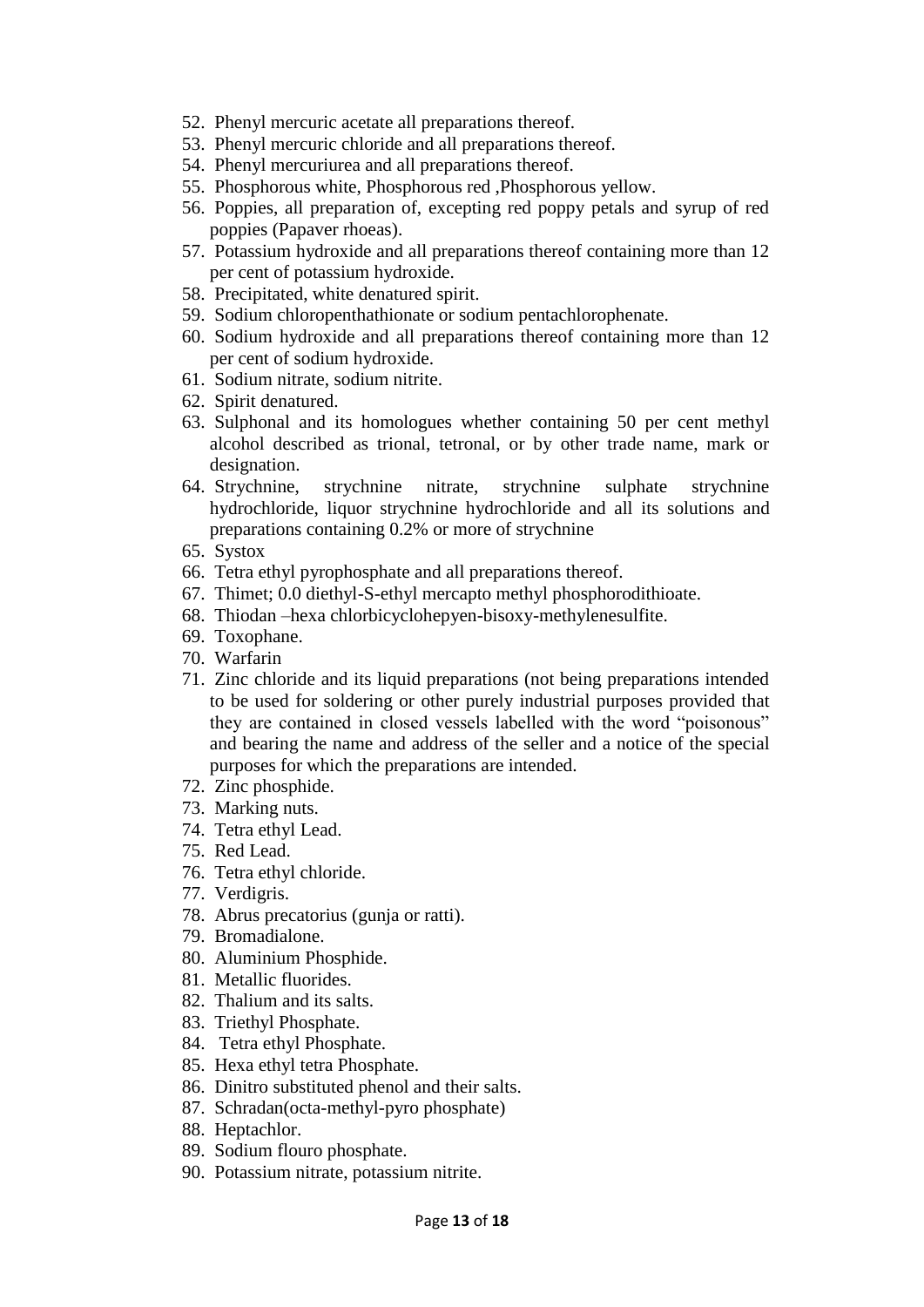- 91. Organophosphorouscompounds Malathion, parathion ,methyl parathion,Phorate,Diclorovas(DDVP), Quinolphos, Monocrotophos etc.
- 92. Organochloro compounds Aldrin, Endrin Dieldrin, Endosulphan etc .
- 93. Carbamates and thiocarbamates Aldicarb, Cartap, Carbaryl, Propoxur, Carbosulfan, Mancozeb, Zeneb, Ziram etc.
- 94. Synthetic Pyrethroids Allethrin, Cypermethrin,d-trans Allethrin ,Deltamethrin etc.
- 95. Ethylene Dibromide(E.D.B).
- 96. 2,4-D. 99. Alpha napthyl acetic acid(N.A.A)
- Note: Preparations containing any of the above poisons are also covered by this list.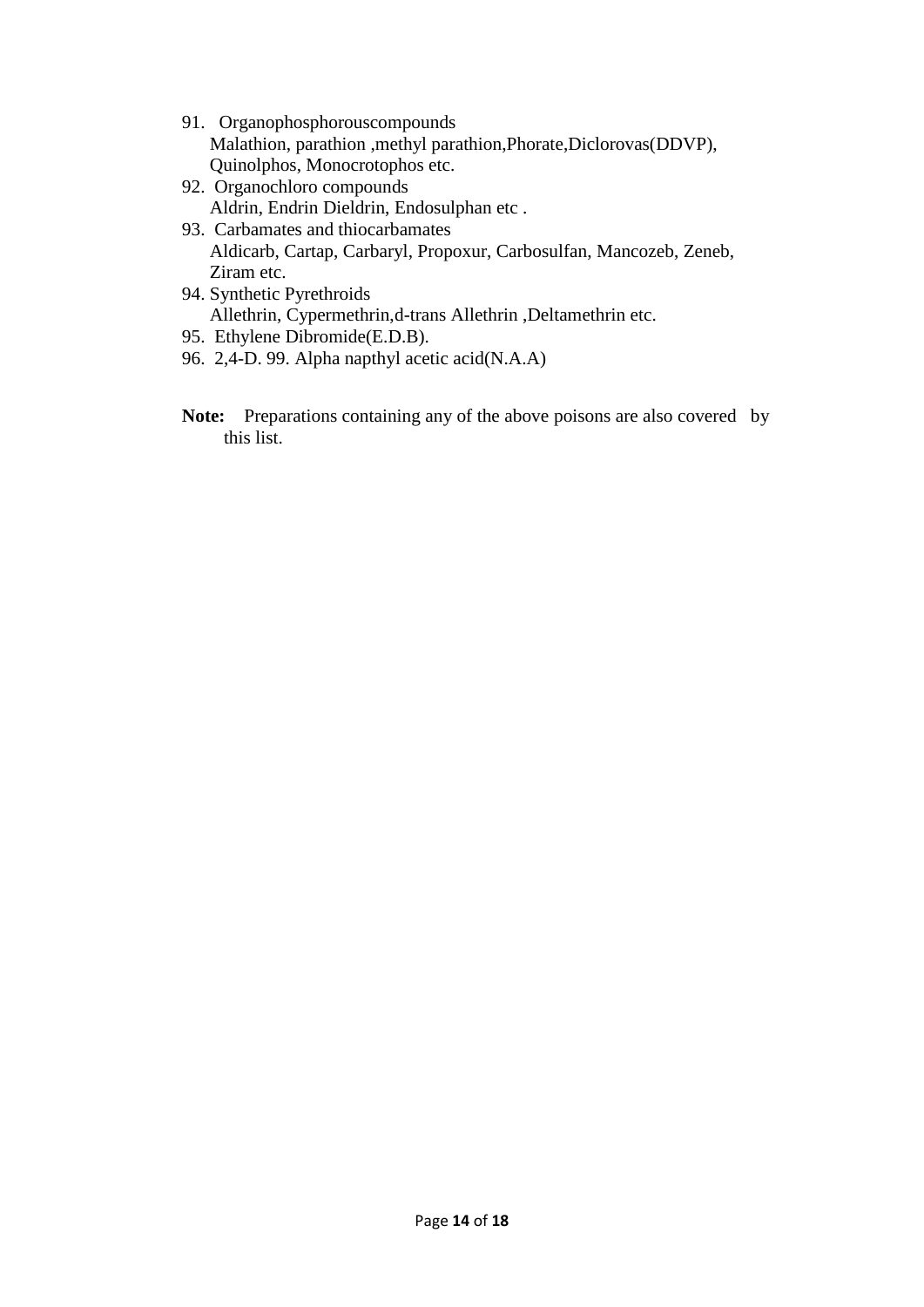# **FORM-A**

## **(See rule 3)**

# **License for possession and sale of Poisons**

Photograph of License Holder/Authorised Representative

Register No.

Name of Licensee

Locality of shop

Shri\_\_\_\_\_\_\_\_\_\_\_\_\_\_\_\_\_\_\_\_\_\_\_\_\_\_\_son of shri\_\_\_\_\_\_\_\_\_\_\_\_carrying on business as \_\_\_\_\_\_\_\_\_\_\_\_\_\_\_\_in the \_\_\_\_\_\_\_\_\_\_\_\_\_\_(Name of Local Body) under \_\_\_\_\_\_\_\_\_\_\_Police Station, of\_\_\_\_\_\_\_\_\_\_\_\_\_District, is hereby licensed to possess for sale by retail and to sell by retail the following poisons namely:

1.\_\_\_\_\_\_\_\_\_\_\_\_\_\_\_\_\_ 2.\_\_\_\_\_\_\_\_\_\_\_\_\_\_\_\_\_  $3.$ 4.\_\_\_\_\_\_\_\_\_\_\_\_\_\_\_\_\_  $5.$ 

This license is subject to the conditions specified on reverse, the breach of any of which shall involve forfeiture of the license as well as liability to the penalties provided by Section 6 of the Poisons Act, 1919.

This license will remain in force from the date of grant for a period of five years unless previously terminated by the death of the license holder or cancelled by the Licensing authority concerned.

Seal and Signature of Licensing Authority

## **CONDITIONS**

- 1. Subject to the provisions of sub-rule (1) of rule 5 and 8, a license granted or renewed on any day shall remain in force for a period of five years. Every applicant for the grant or renewal of a license shall make a written application to the Licensing Authority and such application shall bear a Court-fee stamp of hundred rupees.
- 2. A license shall terminate on the death of the license-holder or if granted to a Firm or company on the winding up or transfer of the business of such firm or company.
- 3. The License Authority may for any sufficient cause revoke or cancel any license.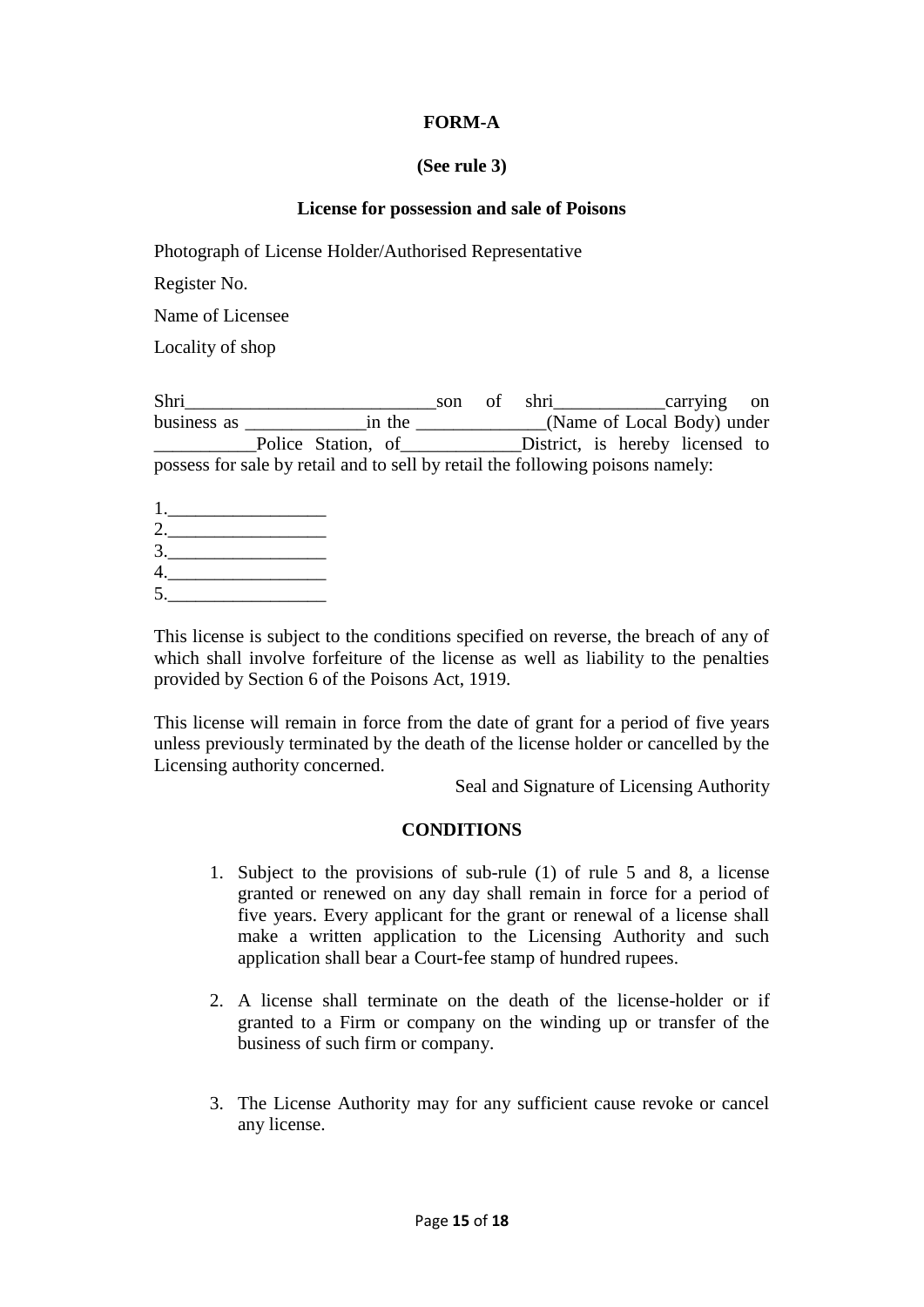- 4. Every sale of a poison shall so far as possible be conducted by the License-holder in person or where the license-holder is a Firm or a Company, through or under the supervision of an accredited representative of such firm or company.
- 5. A License-holder shall not sell any poison to any person unless the later is personally known to him or identified to his satisfaction by producing photo-identity card. He shall not sell any poison to any person who appears to him to be under the age of 18 years or to any person who does not appear to him to be in full possession of his faculties.
- 6. (1) Every license-holder shall maintain a register in which he shall enter all sales of poison other than those used by a chemist and druggist for dispensing or compounding in compliance with the prescription of a medical or veterinary practitioner. The following particulars shall be entered in such register in respect of each sale, namely:-
	- (a) Serial No.;
	- (b) Date of sale;
	- (c) Name, telephone number and address of the purchaser;
	- (d) Name of the poison;
	- (e) Quantity sold;
	- (f) Purpose for which the poison was stated by the purchaser to be required:
	- (g) Signature of purchaser or thumb impression if illiterate or in case of purchase by post, date of letter or written order and reference to the origins in the file in which it is preserved; and
	- (h) Signature of dealer.

(2) In a separate portion of the register aforesaid entries shall be entered, in separate column for each poison, the quantity of each such poison sold daily and these entries shall be filed in from day to day.

(3) The signature under column(h) of the register shall be that of the License-holder himself or when the license-holder is a Firm or company that of an accredited representative of such Firm or company and shall be entered at the time of sale or dispatch to the purchaser. Such signature shall be held to imply that the writer has satisfied himself that the requirements of rule 14 have been fulfilled.

(4) All letters or written orders referred in column (g) of the register shall be preserved in original by the license-holder for a period of not less than two years from the date of the sale.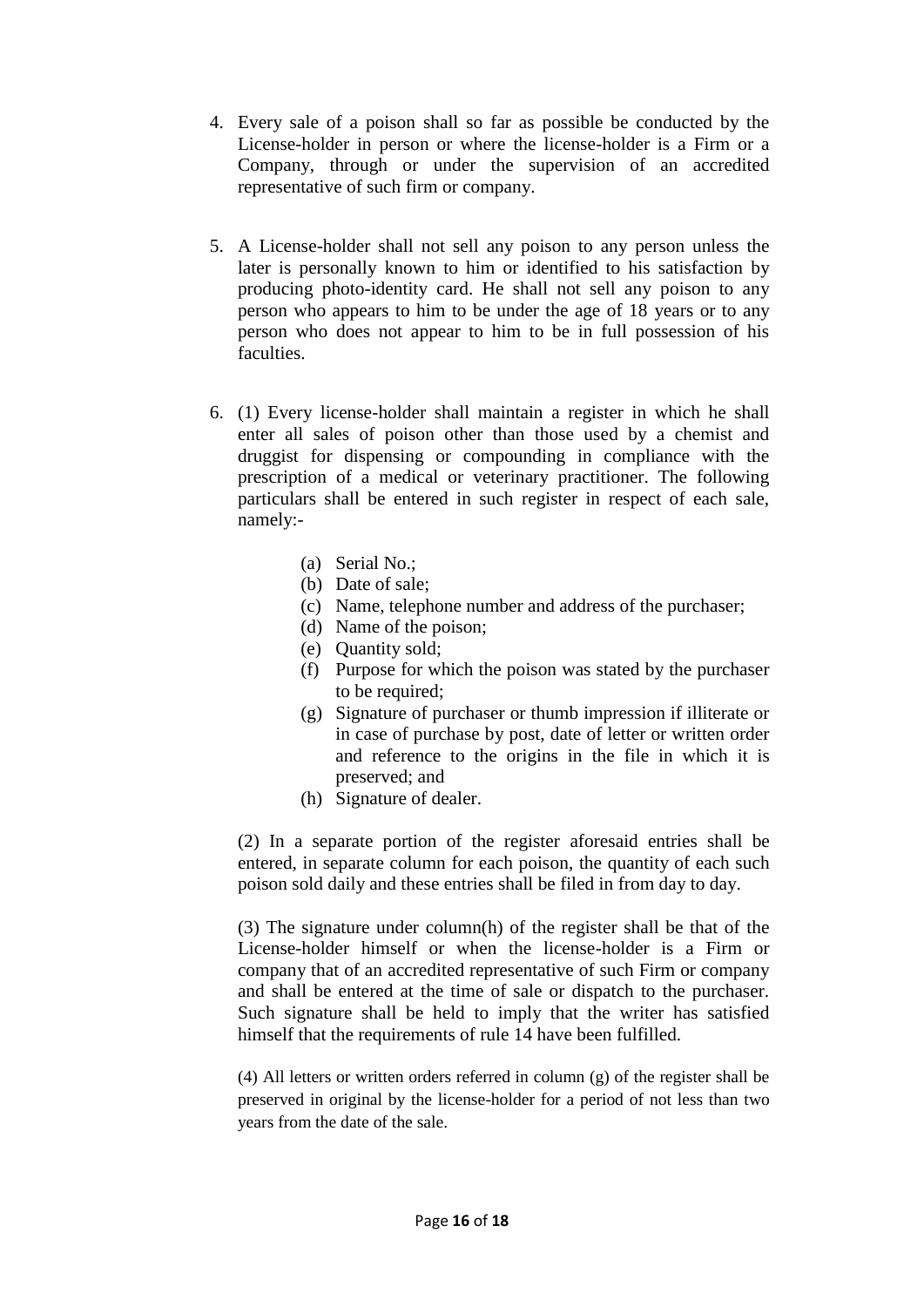- 7. (1) A license-holder shall maintain in respect of each poison a stock register, in form II which shall contain the following particulars:
	- (a) Serial No.;
	- (b) Date;
	- (c) Amount received name and address of person from whom received;
	- (d) Name and address of person from whom received
	- (e) Amount sold;
	- (f) Balance in stock; and
	- (g) Remarks.
	- (2) The stock register shall be balanced daily.
- 8. Any Magistrate or any Officer of Drugs Control Department or Police Officer above the rank of Sub-Inspector or any Medical Officer may at any time visit and inspect all poisons found there and the register maintained under rules 14 and 15.
- 9. All poisons kept for sale by any license-holder under these rules (except those kept by a chemist and druggist for the purpose of dispensing or compounding in compliance with the prescription of a medical or veterinary practitioner) shall be kept in a box, almirah, room or building (according to the quantity maintained) which shall be secured by lock and key and in which no substance shall be placed other than poisons possessed in accordance with a license granted under the Act and each poison shall be kept within such box, almirah, room or building in a separate closed receptacle of glass, plastic, metal, or earthen-ware. Every such box, almirah, room or building and every such receptacle shall be marked with the word "Poison" in red characters in English and local language and in the case of receptacles containing separate poisons with the name of such poisons.
- 10. When any poison is sold, it shall be securely packed in closed receptacle or packet (according to the quantity) and every such receptacle or packet shall be labelled by the vendor with a label bearing the name of the poison in English and local language and the number and date of the entry in the register of sales specified in rule 14.
- 11. The license shall be held subject to the conditions mentioned above and to the provisions of the Act and of any rules, from time to time, made under the Act.
- 12. The licensee, if he intends to sell or possess for sale any poison for medicine use only shall first obtain a requisite license as required under section 18 (C) of the Drugs and Cosmetics Act, 1940.